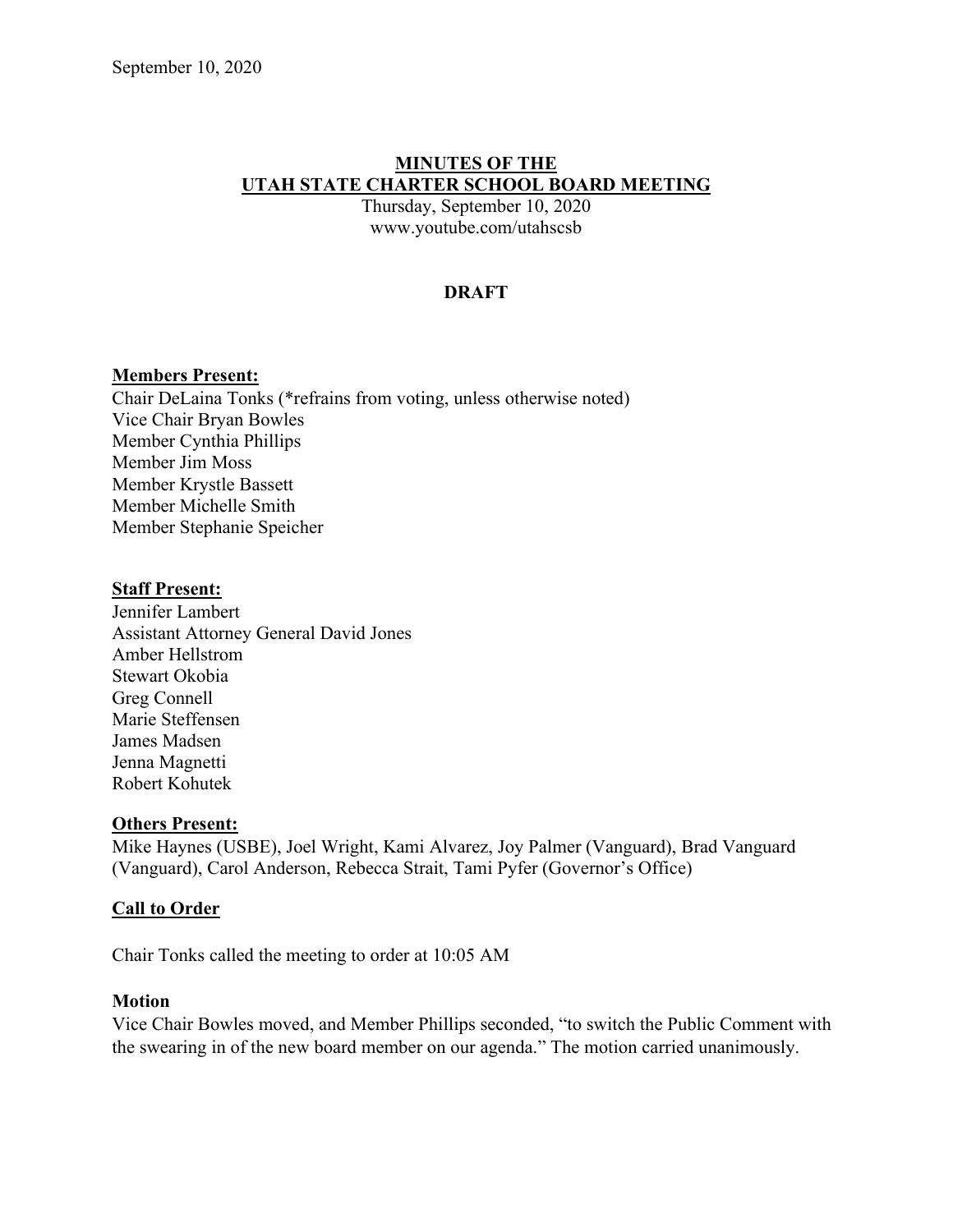## **Swearing in of New Board Member**

Ms. Tami Pyfer administered the Oath of Office to Ms. Stephanie Speicher who officially becomes the newest member of the State Charter School Board.

## **Public Comment**

Mr. Joel Wright spoke on Utah Charter School Finance Authority (UCSFA) policy and its conflict with the "Review of Facilities Contracts or Financing Agreements for Charter Schools" policy and asked the SCSB to ask the UCSFA to amend or withdraw their policy.

Ms. Kami Alvarez voiced concern about Athenian eAcademy and requested an audience with board members to discuss the issue before any decisions are made.

## **Board Chair Report**

Chair Tonks discussed attending governor's meeting, educator interim, and AMES being recognized as a 2020 ESEA awardee in category 1.

## **Executive Director Report**

Executive Director Lambert discussed having Satellite process approved by USBE, and the results of the survey from strategic meeting.

## **Consent Calendar**

*A) August 13, 2020 Minutes, B) Monthly Financial Report, C) Utah Mountain School Amendment, D) Spectrum Academy Credit Enhancement Certification, E) Utah School Readiness Board Appointment.*

## **Motion**

Member Smith moved, and Member Speicher seconded, "to approve the Consent Calendar." The motion carried with the following votes:

Vice Chair Bowles––Yes Member Smith––Yes Member Speicher––Yes Member Phillips––Yes Member Bassett––Yes Member Moss––Yes

## **Expansion Requests for SY2021**

*Vanguard Academy*

Ms. Marie Steffensen discussed the process for the request, definition of an Expansion, amendment of Board Rule and requirements schools must meet before the SCSB can accept and approve Expansion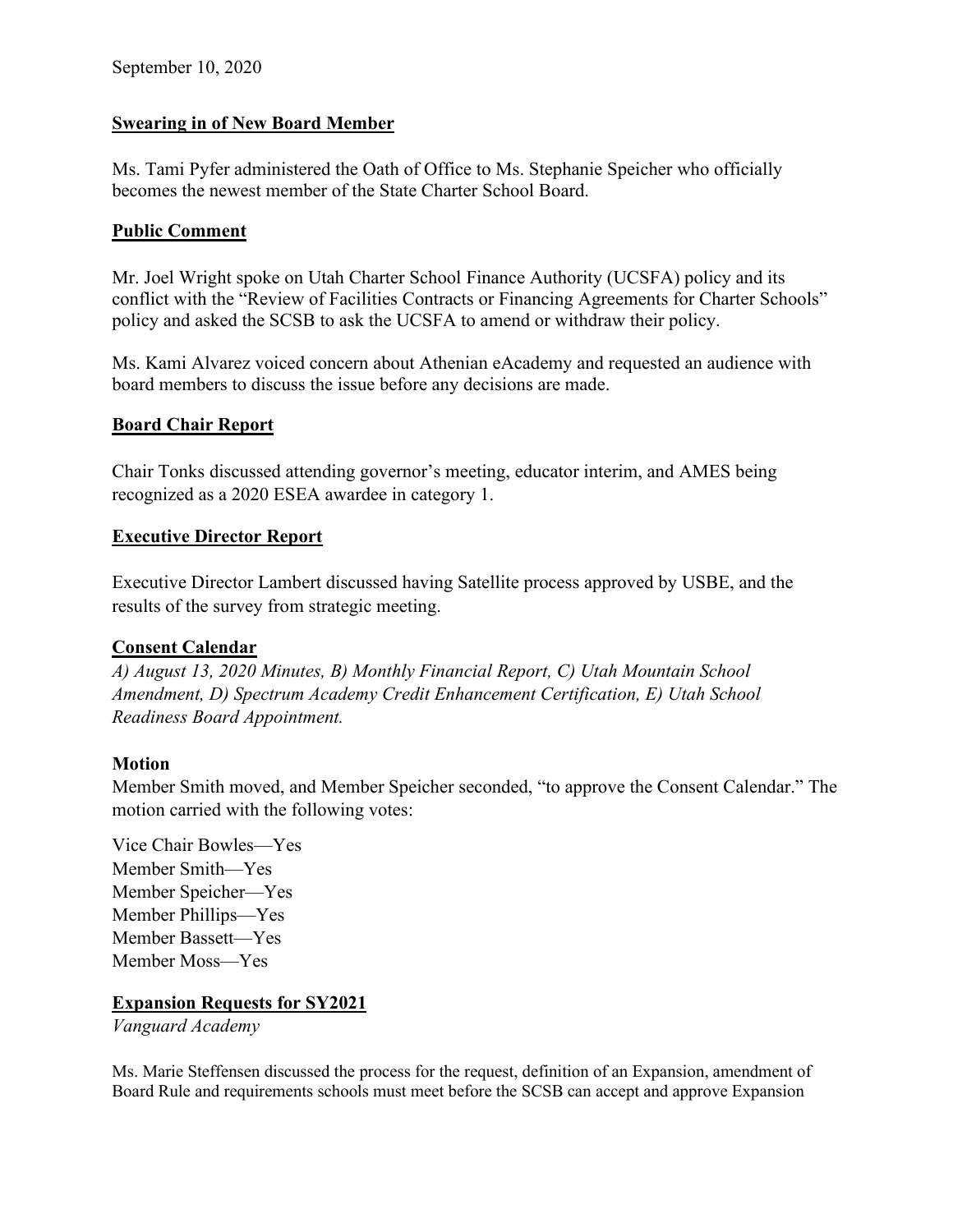September 10, 2020

applications, and staff's review of eligibility.

A vide provided by Vanguard Academy was shown.

The extent to which the school is meeting the terms of their Charter Agreement, results of two years of data, consistency and compliance with state law and Board Rule, STEM and opportunities for students with unique learning needs, reasoning for lower percentage of special education students, reasons for low percentage of ELL and minority population, evidenced based instruction required by federal law, adequacy of administrators and staff, compliance with all applicable school legal obligations, financial viability, compliance with fund and program accounting requirements, adequate facilities with appropriate equipment and devices, and student safety issues were discussed.

#### **Motion**

Member Moss moved, and Member Smith seconded, "to approve the Expansion request of Vanguard Academy from 450 to 550 students." The motion carried unanimously with the following votes:

Vice Chair Bowles––Yes Member Smith––Yes Member Speicher––Yes Member Phillips––Yes Member Bassett––Yes Member Moss––Yes

## **Probation Status Update and Possible Action**

*Athenian eAcademy*

Mr. Greg Connell introduced terms of Probation, noting that Athenian eAcademy (AeA) completed 15 terms and was unable to meet the remaining three terms due to the COVID-19 pandemic. Staff believes that due to COVID-19, AeA met all terms they could and should be removed from Probation.

Representatives of AeA were questioned on efforts of remedying issues with board governance, improvements of graduation rate, performance on end-of-year testing, and desire to see additional terms met.

## **Motion**

Member Phillips moved, and Member Moss seconded "that Athenian eAcademy be removed from their current Probationary status." This motion was amended below.

## **Discussion to Motion**

Consistency with every school put on and taken off Probation,

## **Amendment to the Motion**

Vice Chair Bowles moved "to take Athenian eAcademy off Probation with the notion that they will come back with an academic report that will be the same as, or replace, NWEA, when results are available." Member Phillips and Member Moss accepted the amendment, thus the motion because "that Athenian eAcademy be removed from their current Probationary status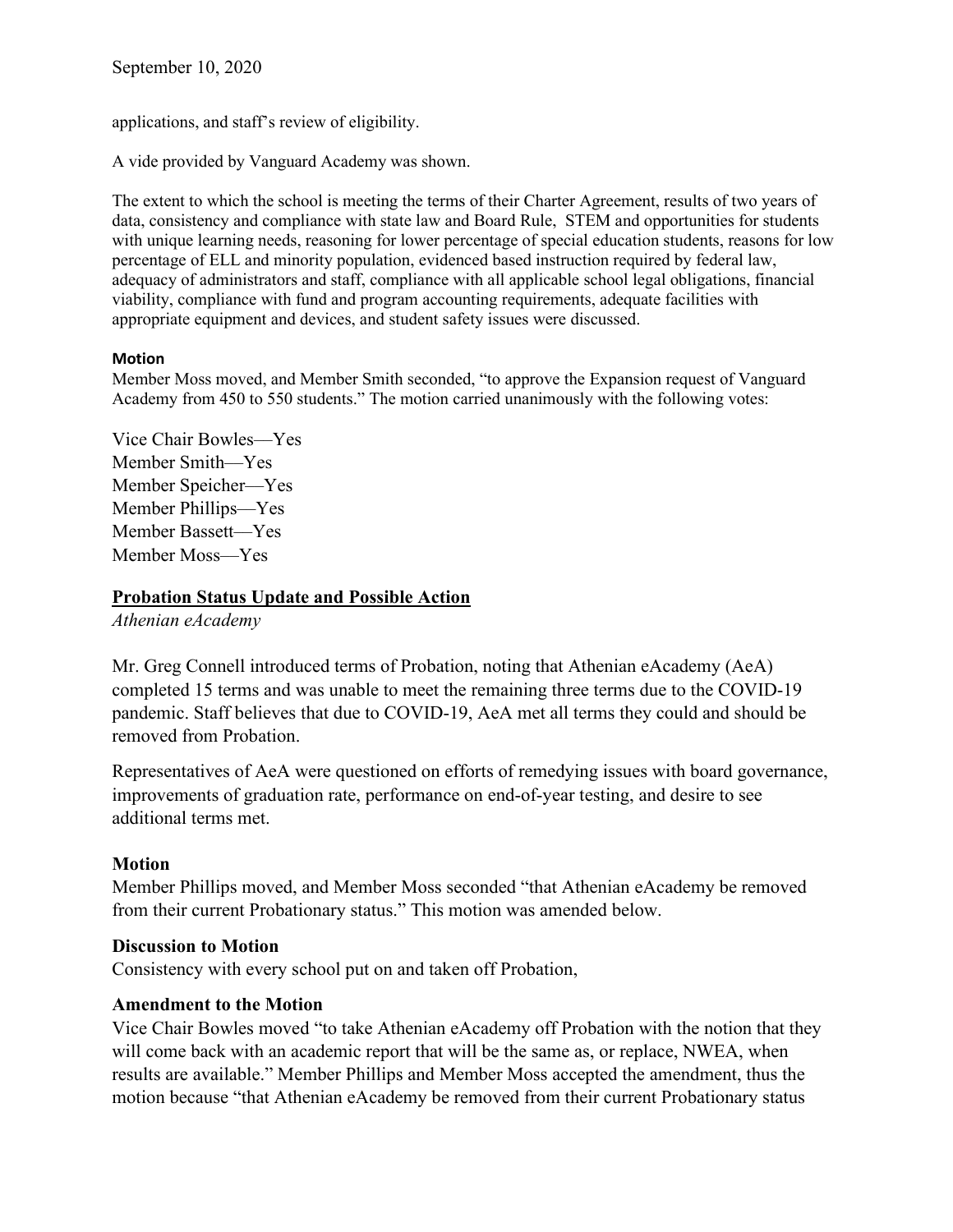with the notion that they will come back with an academic report that will be the same as, or replace, NWEA, when results are available." This motion was substituted below.

## **Discussion to the Amendment**

Terminating Probation, despite unmet terms due to their unreachable nature as a result of COVID-19, and the intent to continue to monitor and support the school via a future report from the school was discussed.

# **Substitute Motion**

Member Phillips moved, and Member Moss seconded, "that Athenian eAcademy be removed from its current Probationary status with an understanding that the school will be able to demonstrate to the State Charter school Board, at a future date, the tool and its use in place at its school to gather growth and proficiency data internally." The motion carried with the following votes:

Member Phillips––Yes Member Moss––Yes Vice Chair Bowles––Yes Member Bassett––Yes Member Speicher––Yes Member Smith––Yes

# **Update on Public Feedback for Amendments to:** *Review of Facilities Contracts or Financing Agreements for Charter Schools*

Mr. Stewart Okobia summarized the comments received and noted that the goal is not to add more red-tape, but to make policy more effective and ensure that we are doing what is required by law.

Mr. Okobia noted that the policy will continue to be posted for public comment and any new draft will be posted for thirty days.

# **SCSB Goals**

Vice Chair Bowles presented the Support, Communicate, and Monitor goals and noted that more time is needed for the Innovate goal.

Language changes, outcome vs desires for goals, innovation survey for schools, and sending innovation goal back to Innovations Committee was discussed.

# **Motion**

Vice Chair Bowles moved, and Member Phillips seconded, to "to approve first three goals with changes on the Support goal that I mentioned, and with the direction that the Innovations Committee, hearing the desires of the board, will work on an Innovation goal and bring that back